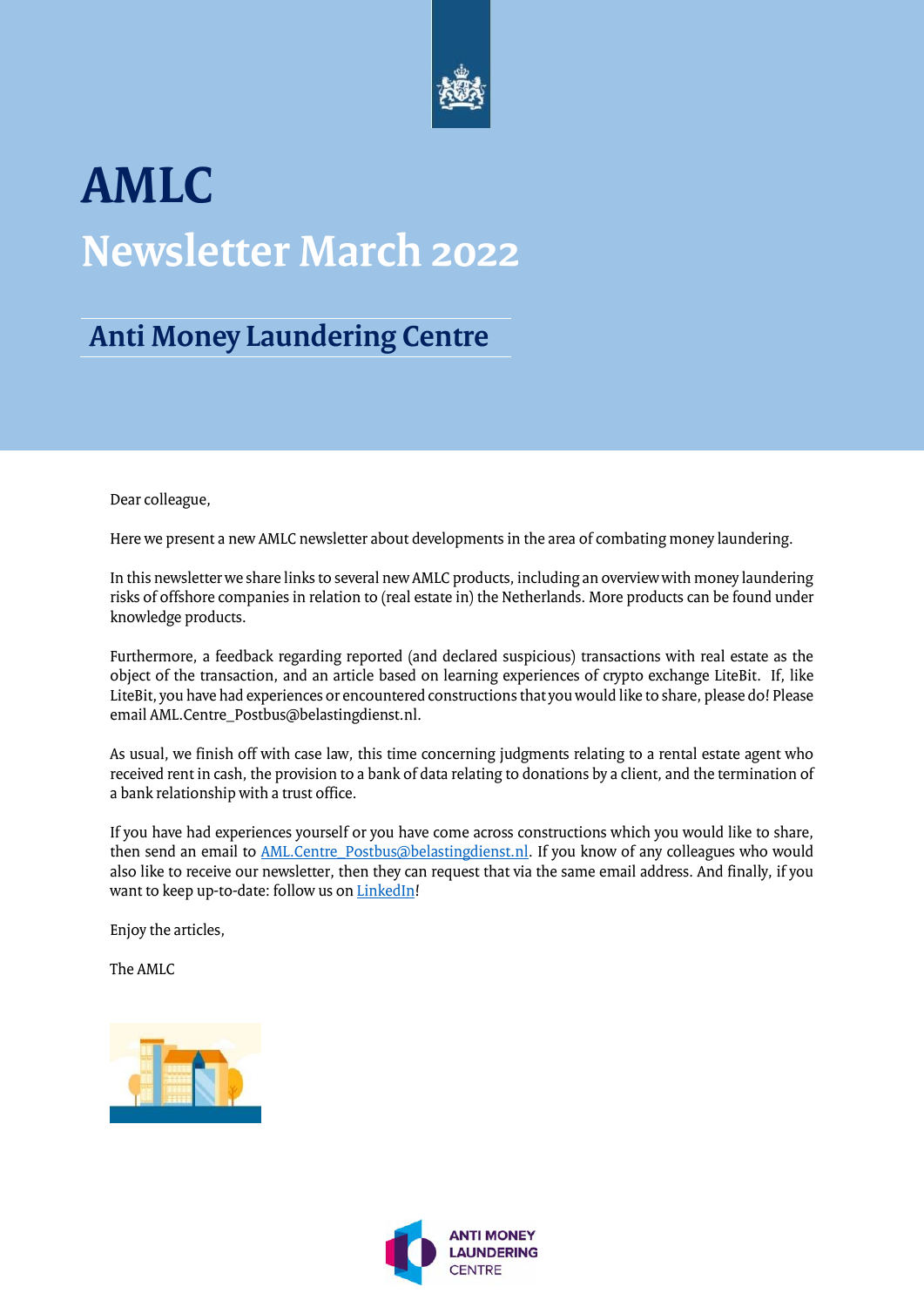# **Knowledge products**

#### **Risk indicators offshore companies**

The AMLC offshore companies project is aimed at mapping out the money laundering risks of offshore companies in relation to the Netherlands. Offshore companies are mentioned as a major money laundering threat to the Netherlands. Given all publications concerning the investment of criminal money in real estate, this is the first priority. In the recent period, the project investigated offshore companies that purchased property in the Netherlands. This has led to concrete signals, but also to an overview of characteristics of those signals, which are described as risk indicators. The document can be found [here](https://www.amlc.nl/wp-content/uploads/2022/02/Risico-indicatoren-product-project-offshore-vennootschappen-Februari-2022.pdf) (only in Dutch!).



*By offshore company is meant a foreign legal entity established and registered in a risk country. Although not forbidden in principle, the holding of real estate by offshore companies in this country offers many opportunities for criminals and fraudsters to invest assets from criminal sources and to benefit from this investment or make a return on it.* 

#### **NFT's**

Our colleagues from the FIOD Financial Advanced Cyber Team made a very nice knowledge product about Non-Fungible Tokens. What are NFTs, how do they work, and how can they be used for money laundering? Dive into the NFT world [here](https://www.amlc.nl/wp-content/uploads/2022/02/Een-duik-in-de-NFT-wereld-DEF-publieke-versie-via-AMLC.pdf) (only in Dutch).



#### **Risk indicators virtual currencies**

Virtual currencies are regularly associated with money laundering. But what behaviour offers clues to money laundering with virtual currencies? The Europol Financial Intelligence Public Private Partnership (EFIPPP), established in 2017, is an international partnership for information sharing in the fight against, among other things, money



laundering. In this form of consultation, representatives of Financial Institutions, Financial Intelligence Units and investigative bodies exchange information among themselves regarding observed money laundering phenomena. Recently, the EFIPPP shared a document with red flags around the use of virtual currencies. We have made this list of indicators available via our website with some minor adjustments. They may be useful for application in systems and procedures to effectively detect financial crime. The overview can be foun[d here.](https://www.amlc.eu/indicators-for-money-laundering-via-cryptocurrency/)

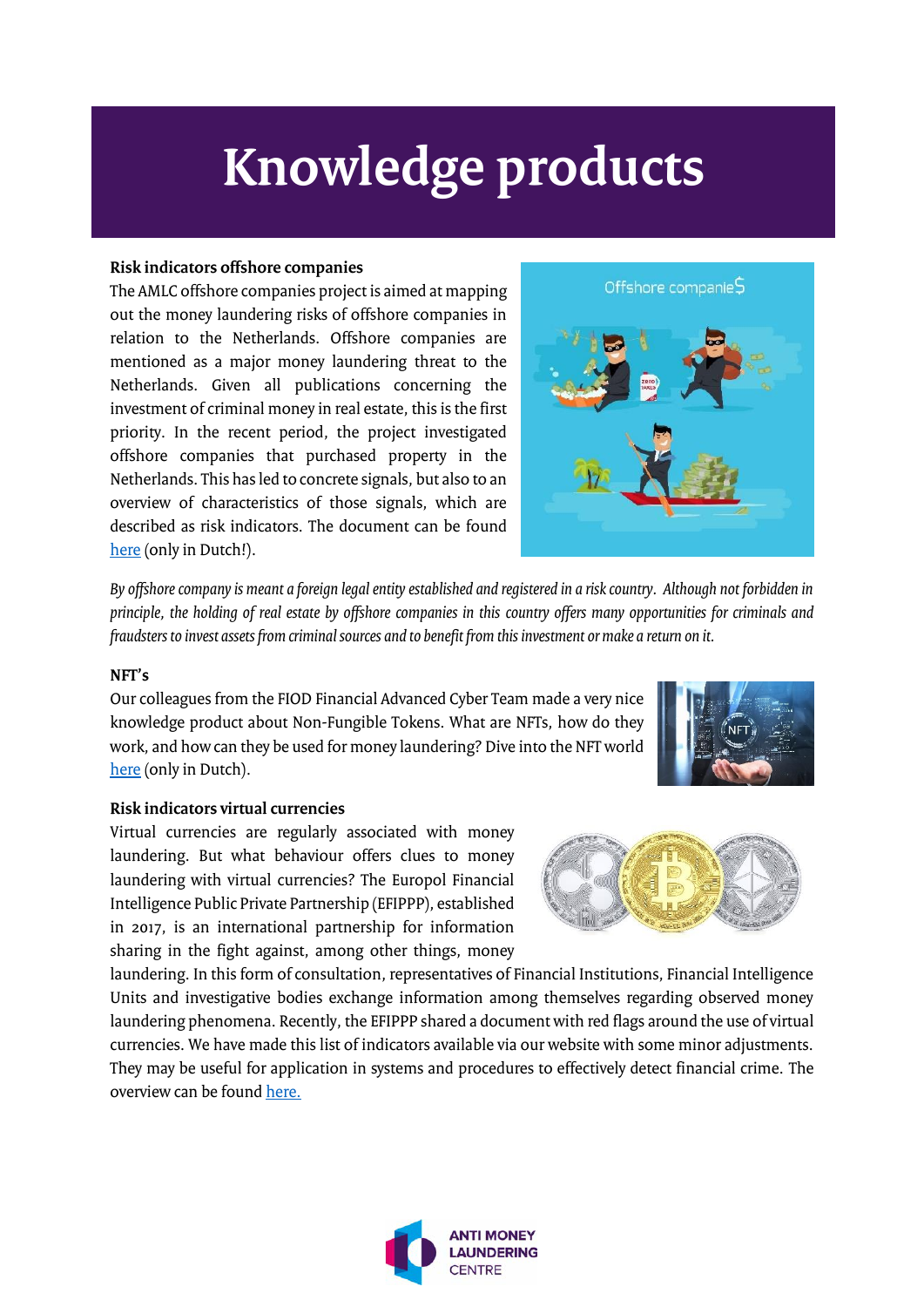## **Modus operandi alert: the crypto money mule**

#### *By: Lisa Tevel (LiteBit) and Erik Reissenweber (AMLC)*

In the case described in this article, a fraudster uses a money mule, among other things, in order to conceal the origin the assets acquired from fraud and keep a low profile with regard to the authorities. We explain in this article how the money mule is deployed and which route the criminal takes within the financial system. Since money mules frequently continue to play an important role for fraudsters, we offer some guidelines for recognising similar situations, so that these practices can be stopped at an earlier stage.

#### *Blocked crypto transactions bring fraud to light*

In the spring of 2021, several unusual transactions were blocked by LiteBit. The transactions did not match the client profile drawn up previously by LiteBit. Subsequently, an employee at LiteBit's customer services department received a remarkable telephone call. An unknown person asked if, *in their position as LiteBit employee*, they could say why his Bitcoin transaction had been stopped. What was going on here?

As a result, a customer service representative received a remarkable phone call. An unknown person asked why his bitcoin transaction was being held up, even though he was a LiteBit employee. What was going on here?

*The crypto money mule received online training* A fraudster placed advertisements on social media: "make money fast at home!". Of course, that sounds very attractive. A potential money mule (22) responded via Instagram and was



redirected to what appeared to be the trustworthy website of a company where he filled in his details in a job application form. Soon afterwards, during a virtual meeting, it was explained to him by an Englishspeaking manager what was expected of him and, after signing what looked like a professional employment agreement, the money mule could begin.

This money mule was given the assignment to test payment systems, including those used by LiteBit, while LiteBit was completely unaware of this. In doing so, he would receive bank payments from so-called colleagues paid into his bank account. He was to convert the amounts received into crypto in accounts made by him with various crypto companies. As soon as those Bitcoins were placed in his Bitcoin wallets, he was instructed to transfer those Bitcoins to an external Bitcoin address of which he had been given sufficient details. He was allowed to withhold an agreed fee on his bank account and in this way he quickly earned money for himself.

In the case of Bitcoin transactions, there is no name-number check as used by banks and so it was impossible for the money mule to see who the owner was of the external Bitcoin address to which he sent Bitcoins. During the training, the money mule also learned how he could respond to any difficult questions he might elicit from his bank. There were, for example, the existing fake Marktplaats

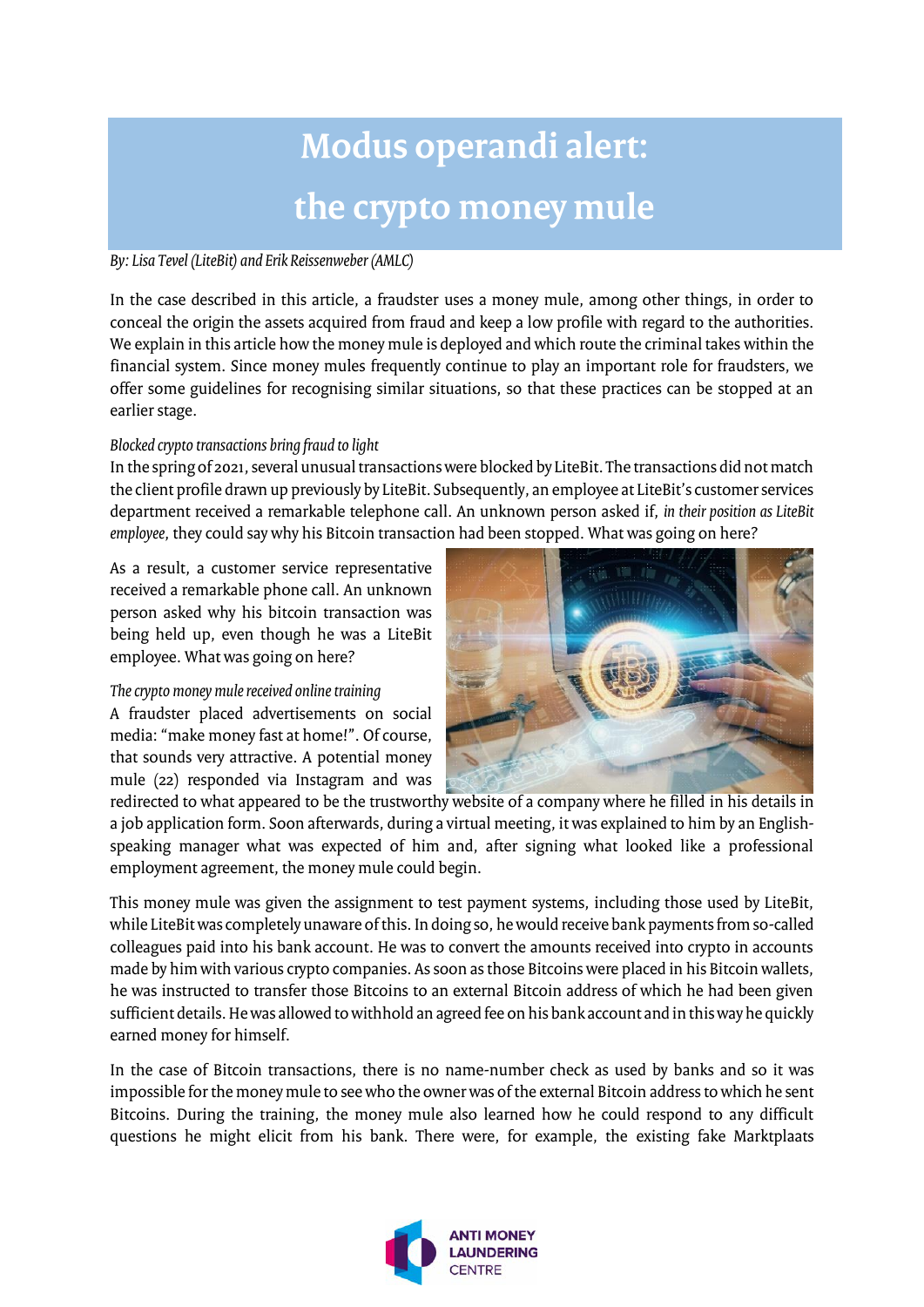advertisements that could demonstrate the origin of the assets, which can be designated as legitimisation, being one of the phases of money laundering.

#### *Incoming payments originating from fraud*

At the same time, the fraudster placed expensive TVs in a web shop at attractive prices. Interested buyers placed orders and paid in advance, using a normal and non-reversable bank transfer to a bank account cited in the order confirmation email. Needless to say, the TVs were never delivered. Instead, the money was received by the money mule onto his account, which he then converted into Bitcoins according to the aforementioned instructions.

#### *Concealment of money acquired criminally -modus operandi*

In doing so the money mule is suspected to have been involved in laundering criminally obtained money. This is a serious offence punishable by imprisonment. Especially if the money mule knew that the money was criminal money, among other things, the instructions on how to deal with difficult questions from the bank may indicate this.

Through paid crypto analysis tools, such as Elliptic or Chainalysis, it is possible to find out where the crypto comes from and what its final destination is, for example a darknet market wallet address. Certainly not all companies subject to the Wwft obligation make use of this type of analysis tools. Via www.blockchain.com (choose 'Explorer' on this website and enter hash or wallet address) and on the basis of a crypto trade history of the client, one can gain insight into the BTC transactions carried out. The openness also makes it possible for e.g. bank employees to verify the customer's statement.

Another website which can be deployed as a tool is: https://scam-alert.io/. The website provides insight into which wallet addresses are used for fraudulent or illegal activities. Be aware, however, that a wallet address can be made quickly and easily, and that it does not necessarily mean that a wallet address is not fraudulent if this is not stated.

The fraudster can also choose to send the cryptos to an exchange, possibly a foreign one, convert the coins into another type of crypto (sometimes known as chain-hopping) and then forward the amount. This is done in order to send anyone tracking the matter down the wrong path and to conceal the criminal origin of the money. However, a risk still remains for the fraudster when chain-hopping cryptos. A digital footprint is left after every exchange, such as login details, even if the KYC requirements are not taken fully into account.

#### *Modus operandi of this crypto money mules case*

As happens all too often in this type of case, many institutions are involved in the fraudulent practice and not any of the parties involved has a full view of the money flow. The following habits can be identified from this case, which may help to detect money laundering:

- For banks: deviations from expected transaction patterns
	- Unexpected large amounts are received from different accounts into an account into which normally speaking only student grants or monthly payments for part-time jobs are paid;
	- Approximately the same amounts are transferred to unknown accounts and, in this case, crypto platforms, after deduction of proportionally the same amounts, then that is another indication that the account holder may have been recruited as money mule.
- For crypto platforms: deviations in expected transaction patterns
	- In this case, LiteBit saw a sudden and unusual increase in volumes and numbers of transactions;

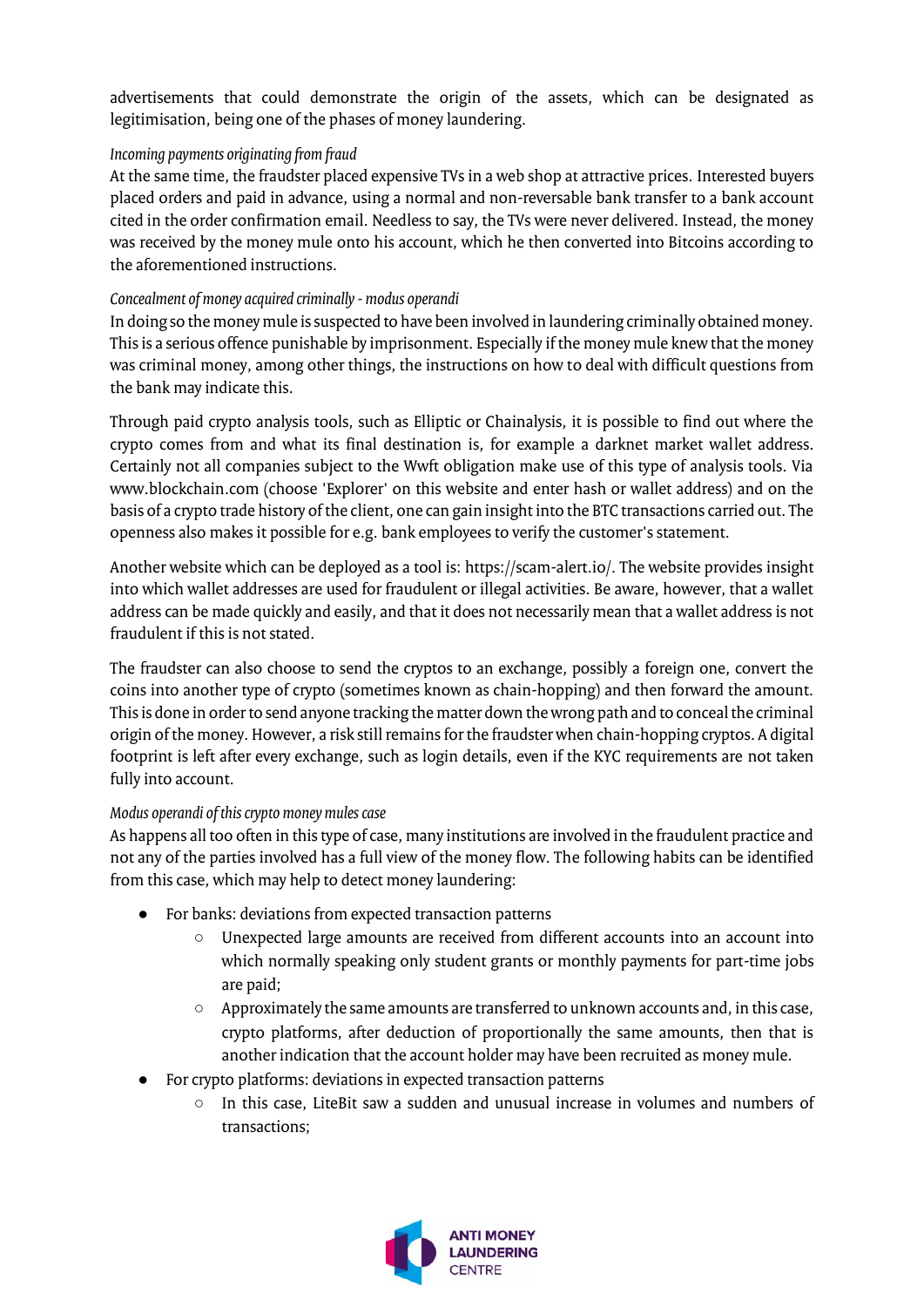- Purchase of Bitcoins that are immediately transferred to external addresses may be reason for further investigation;
- Transfers to Bitcoin addresses which can be linked to mixer services, darknet or criminal activities also deserve attention.
- For payment institutions: deviations relating to online web shops
	- The sudden appearance on a web shop of offers which seem almost too good to be true, then the offers may well be just that. Sometimes the payment institution can temporarily postpone the payment to the new business, so that any complaints arising about deliveries can be resolved before the owner has disappeared with the loot.

#### *Sharing modus operandi in the fight against money laundering*

In the event of inexplicable unusual transaction behaviour, it is of course important to ask the relevant client about the purpose and nature of the crypto transactions, and possibly who the owner is of the external wallets to which the crypto is transferred. It seems likely, when coming across such transaction behaviour, that a bank can quickly find out whether this involves money mule activities, certainly if the client is questioned and despite all the clever training the money mule received.

This article was produced through a public-private collaboration. Lisa Tevel, who is employed by LiteBit,

approached the AMLC and was prepared to share this casuistry in the hope and expectation that other market parties will also gain some advantage in combating financial economic crime. Our appeal is therefore not only to share and circulate the modus operandi to AML/CDD departments, but also other departments such as customer services of parties which fall under the obligations of the Money Laundering and Terrorist Financing (Prevention) Act. We believe that it is possible to pick up on signs and red flags at an early stage. We hope that we have been able to make a contribution to that through the publication of this case.



### **Feedback over Suspicious transactions**

#### **Real estate as object of the transaction**

*By: Joris Rozemeijer (AMLC) in collaboration with FIU-Nederland*

What is remarkable is that, during the fourth quarter of 2021, the number of suspicious transactions with real estate as object increased by 174% in comparison with the third quarter<sup>1</sup>. This interesting development provides reason to take a closer look in this article at these suspicious transactions.

 $\overline{\phantom{a}}$ <sup>1</sup> AMLC Quarterly report Suspicious Transactions 2021 Q4

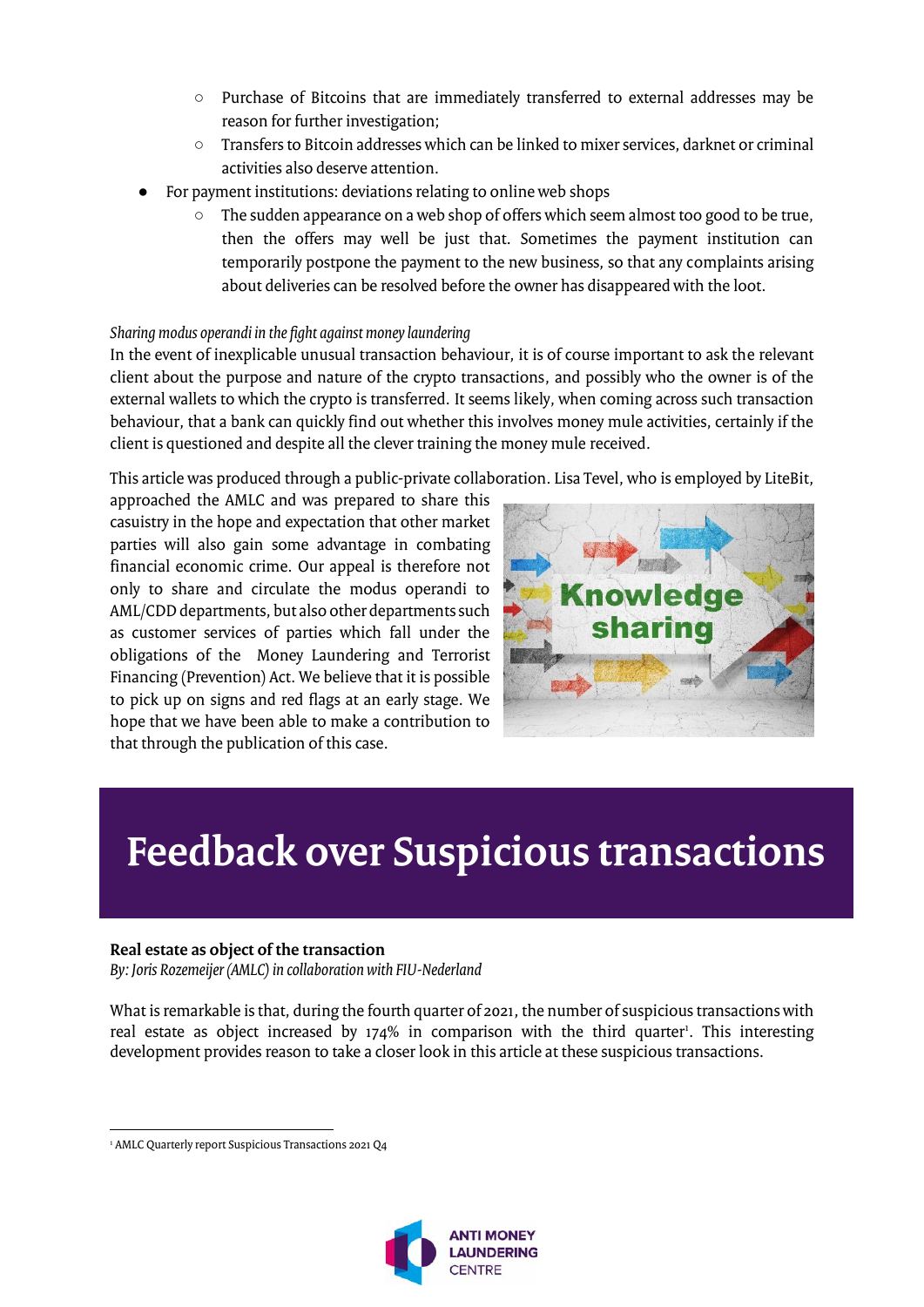The aforementioned increase of 174% is a good development, representing in absolute figures 52 items of real estate, 46 transactions and 34 persons reporting. However, this if far from the only data reported concerning real estate, although these reports have no money flow as object but real estate instead. From a search through the text in all the suspicious transactions in Q4, therefore also the suspicious transactions related to a money flow, it appears that 1.3% of all suspicious transactions concern real estate.<sup>2</sup> In this article, focus is placed on the suspicious transactions involving real estate.



Besides cars and jewellery, real estate is one of the classic final destinations of money laundering. Second houses or real estate portfolios provide the perfect nest egg, they can even deliver a subsequent profit through rental income and, moreover, a holiday cottage is fun for holidays. Added to that, there is a great deal of legal money involved in real estate and valuations can vary greatly and then the money laundering risks become visible. That this involves large amounts in real estate is evident from the aforementioned 46 suspicious transactions, 9 of which concern suspicious transactions involving an amount of more than one million euros. Both internationally and nationally, real estate and money laundering is a topic which regularly attracts attention. Internationally speaking, there are typology reports from the FATF, for example, and various other studies carried out, for example, by the OECD, the Egmont Group and the European Parliament.<sup>3</sup>

Attention is being paid nationally as well in all sorts of ways to real estate and the reporting system. A report has been produced, for example, about the willingness to report amongst estate agents<sup>4</sup> and a report about the collaboration between civil-law notaries, estate agents/valuers and government institutions for the prevention of money laundering and fraud in real estate transactions.<sup>5</sup> The letter to the House of Representatives from the Minister of Justice and Security is also worthy of note.<sup>6</sup> Under the scope of the progress in combating undermining crime, commitments are made in that letter which offer further safeguards for the safety of the person reporting an unusual transaction. If an unusual transaction from a small business becomes a suspicious transaction and is subsequently used as evidence in a criminal file, then the detection services will contact that person reporting in order to find out whether any risks of threat exist. Developments can also be seen at the FIU which are helping to improve the reporting system including, for example, a simplified reporting form that has been developed for civillaw notaries.<sup>7</sup>

The 34 persons reporting suspicious transactions with real estate as object are mainly civil-law notaries,

followed by estate agents, plus the occasional one reported by accountants, lawyers, banks and tax advisers. The quality of the reports from civil-law notaries is generally praised by the assessors of suspicious transactions in the criminal law chain. This is partly due to the excellent information position of the civil-law notary, through which a solid image is often sketched from A to Z of what is actually going on. It was good to see that, within this small group of 46 suspicious transactions, clusters were detectable. It was possible to



see, for example, that in 4 of these 46 suspicious transactions the same business crops up in a dubious role.

 $\overline{\phantom{a}}$ 

<sup>7</sup> https://www.fiu-nederland.nl/nl/per-27-oktober-nieuw-meldformulier-voor-notarissen



<sup>&</sup>lt;sup>2</sup> Total number of suspicious transactions in Q4 2021 is 23,655, 1.3% is 316 suspicious transactions

<sup>3</sup> For example: FATF/Egmont Group, Concealment of Beneficial Ownership, 2018; and; European Parliament, Understanding money laundering through real estate transactions, 2019; and; OECD, Real estate sector: Tax fraud and money laundering vulnerabilities, 2007.

<sup>4</sup> Centre for crime prevention and security, Willingness to report by estate agents, 2020.

<sup>5</sup> Leading team Undermining, Together, Collaboration of civil-law notaries, estate agents/valuers and government institutions for the prevention of money laundering and fraud in real estate transactions, A.B. Hoogenboom, 2021

<sup>6</sup> House of Representatives, session year 2020-2021, 29 911, no. 292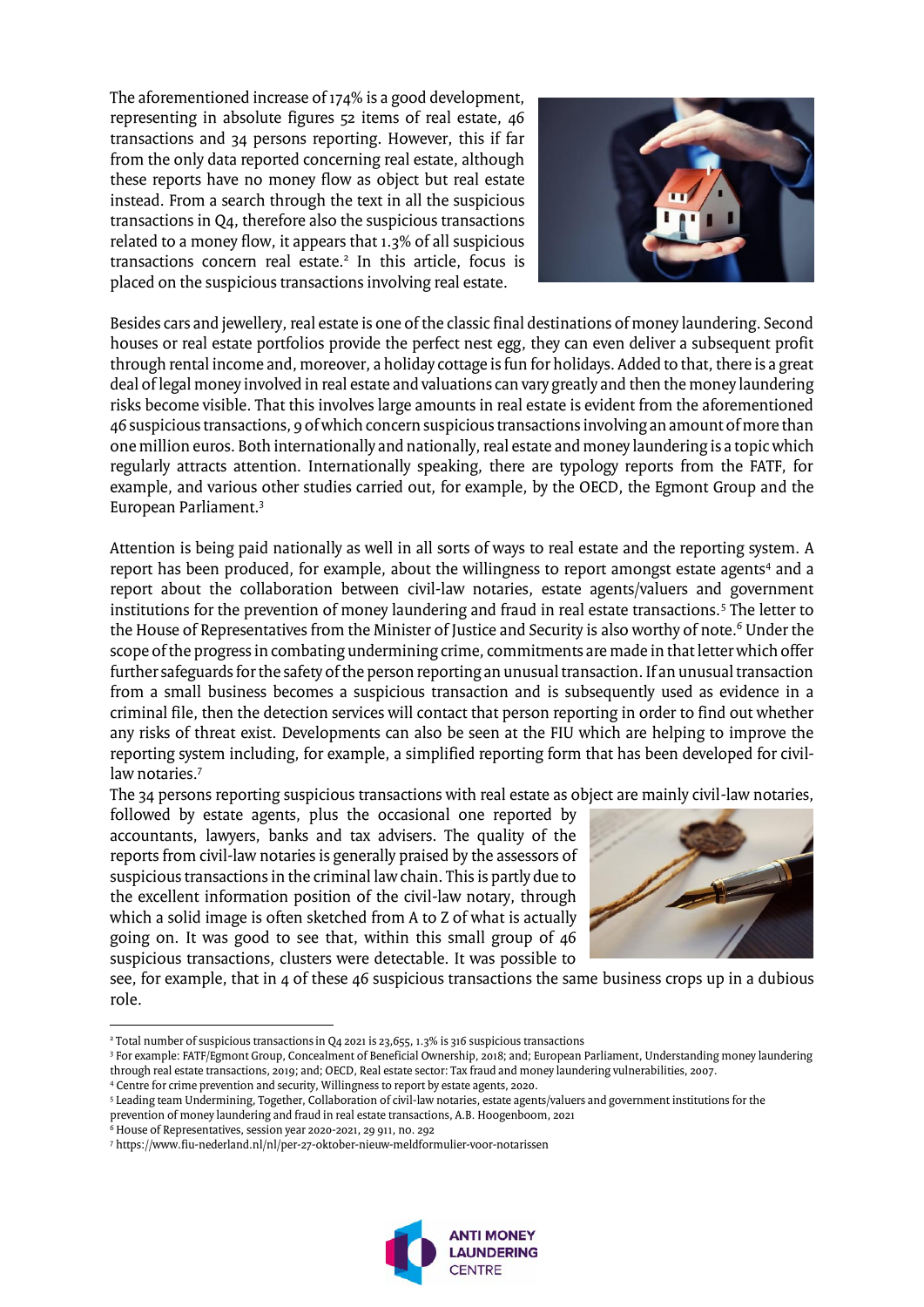The information position of estate agents is less financial in nature. Nevertheless, through the large amount of contact with the client, the estate agent is able to recognise indicators which another person, such as the civil-law notary, may not see. Report texts from civil-law notaries are often more financial in nature as well and are responsible for the 'source of fund' investigation, for example, or an ABC transaction while in the report text from an estate agent there are more often reports following 'bad press' or seizure of criminal assets. It is interesting to see that reports are also made when a business buyer enters into a real estate transaction while the private residence of that buyer is subject to seizure of criminal assets. It is likely that such reports are relevant for an ongoing confiscation proceedings.

A previous analysis carried out by the AMLC shows that estate agents often make reports because payments are made in cash, originate from foreign accounts or because clients wish to buy premises without a mortgage. But now the follow-up. The unusual transaction is deemed by the FIU-Nederland to be a suspicious transaction, but a suspicious transaction is not yet a criminal suspicion. $^8$  For a suspicion, facts or circumstances are needed which give rise to the reasonable suspicion of guilt of a punishable offence. Only once there is a suspicion then the judicial chain has greater power to be able to request further information. For example, the frequently used demand under Article 126nd of the Code of Criminal Procedure<sup>9</sup> by which, for example, bank statements, compliance files or other financial

documents are demanded by financial institutions. Prior to a criminal suspicion, it is possible to look at other suspicious transactions, public sources and the detection agency's own sources, although a great deal of information remains unavailable because there is no suspicion yet bringing with it the associated powers.

The report texts in suspicious transactions describe the circumstances. In order to arrive at a suspicion, the detection services must supplement these circumstances with facts. Furthermore, the whole case must be linked to



a punishable offence. Imagine now that there is a suspicious transaction because the buyer makes varying statements about the 'source of funds' to a service provider. In that case, it is very useful to add any emails or forms originating from this buyer, through which the latter is evident, to the report intended for the FIU. This augments a report with facts and it enables the detection services to arrive at a suspicion of forgery, for example. The possibility of being able to reach such a suspicion otherwise is limited because, without suspicion, such documents cannot be demanded.<sup>10</sup>

Included on the website of the FIU $\mu$  is a wide-ranging casuistry with examples of cases in which suspicious transactions in respect of real estate led to criminal proceedings. Experience shows that cases can be acted on sooner for criminal proceedings if there are multiple suspicious transactions in respect of one object and/or subject only. Hence, much value is added when a civil-law notary, estate agent and accountant all make a report. In order to be able to see and to analyse such connections, the department Data & Analyse of the AMLC has developed the AMLC browser. Suspicious transactions concerning real estate are often used as an enrichment to the information in investigations into a subject which are already ongoing. Moreover, the detection services greatly value the report texts which include information about the

<sup>11</sup> https://www.fiu-nederland.nl/nl/wetgeving/casuistiek



l <sup>8</sup> Article 27 Code of Criminal Procedure

<sup>9</sup> Article 126nd Code of Criminal Procedure. The detection agency requests by means of an application for an official report for data in accordance with Article 126nd, which is then issued by the public prosecutor.

<sup>&</sup>lt;sup>10</sup> The FIU, in accordance with Section 17 of the Money Laundering and Terrorist Financing (Prevention) Act, can question a person reporting during the phase of an unusual transaction, although this power can no longer be deployed once the possibility has arisen of a suspicious transaction.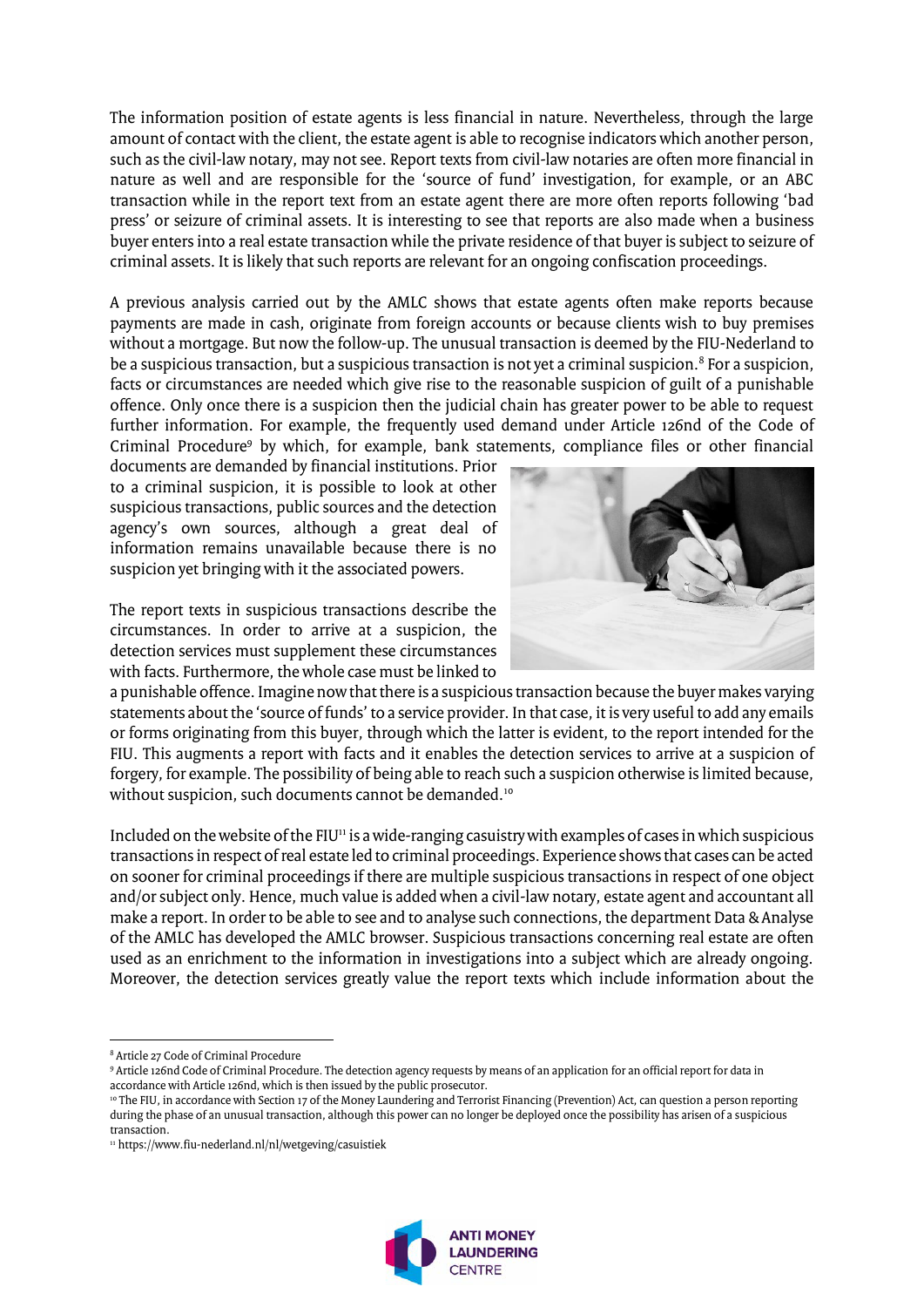'source of funds' and, in the case of legal persons, the UBO. This is because the core of many detection investigations lies in acquiring an image of money flows and who can actually be connected with those.

Real estate and combating money laundering will for the time being remain on the agendas of those fighting crime. Even if it is only to provide some protection against the effect of criminal money driving up the prices of real estate during the current overheated real estate market. Suspicious transactions concerning real estate are important sources of information and provide the detection services with reference points from which to go further. The addition of financial documents to an unusual transaction by a reporting person is highly valuable, certainly when those documents provide facts for a potential punishable offence.

# **Case law**

#### **Amsterdam District Court, 25 November 2021, Estate agent/landlord of real estate: [ECLI:NL:RBAMS:2021:6768](https://uitspraken.rechtspraak.nl/inziendocument?id=ECLI:NL:RBAMS:2021:6768)**

In this case, a money counter, a firearm and cash amounting to more than € 350,000 were found at a

residence. The tenant of the residence was found guilty of laundering the money. The suspect in this case is an estate agent and landlord of the residence. He received the rent for this residence in cash ( $\epsilon$  2,000) every month, which he then paid into his bank account. The question arises whether the money paid to the suspect originates from a criminal offence and also whether the suspect knew or should have known that. The District Court found that there were suspicions of money laundering. The next question is whether the suspect made a concrete and verifiable statement



to which the suspicion of money laundering could be attached. The suspect declared that the tenants had a wholesale business in textiles, but that he had seen no documents relating to the company or the income of the tenants. According to the District Court, this statement is not concrete and verifiable. Since there was a lack of any indication of the tenant's legal income, the District Court found that the money paid to the suspect must have originated from crime and that the suspect should have suspected this. The suspect had received several warnings about receiving cash payments and the risk of money laundering attached to that. In addition, it had been pointed out to him that he was required to investigate the tenant's income and he should have kept an administration listing the cash payments. Despite all the warnings, the suspect failed to do so. Since the suspect should have suspected that the money originated from a criminal offence, he was found guilty of debt money laundering.

*This judgment shows that landlords/estate agents of real estate who receive rent in cash, without any clarity that the money originates from a legal source, risk being found guilty of (debt) money laundering. This judgment is in line with a previous judgment given by the [Amsterdam](https://uitspraken.rechtspraak.nl/inziendocument?id=ECLI:NL:GHAMS:2017:5601) Court of Appeal about the responsibility of a landlord in relation to cash payments for rent. Clic[k here](https://www.amlc.nl/aanpak-spookbewoning/)to read more about this on the website of the AMLC.*

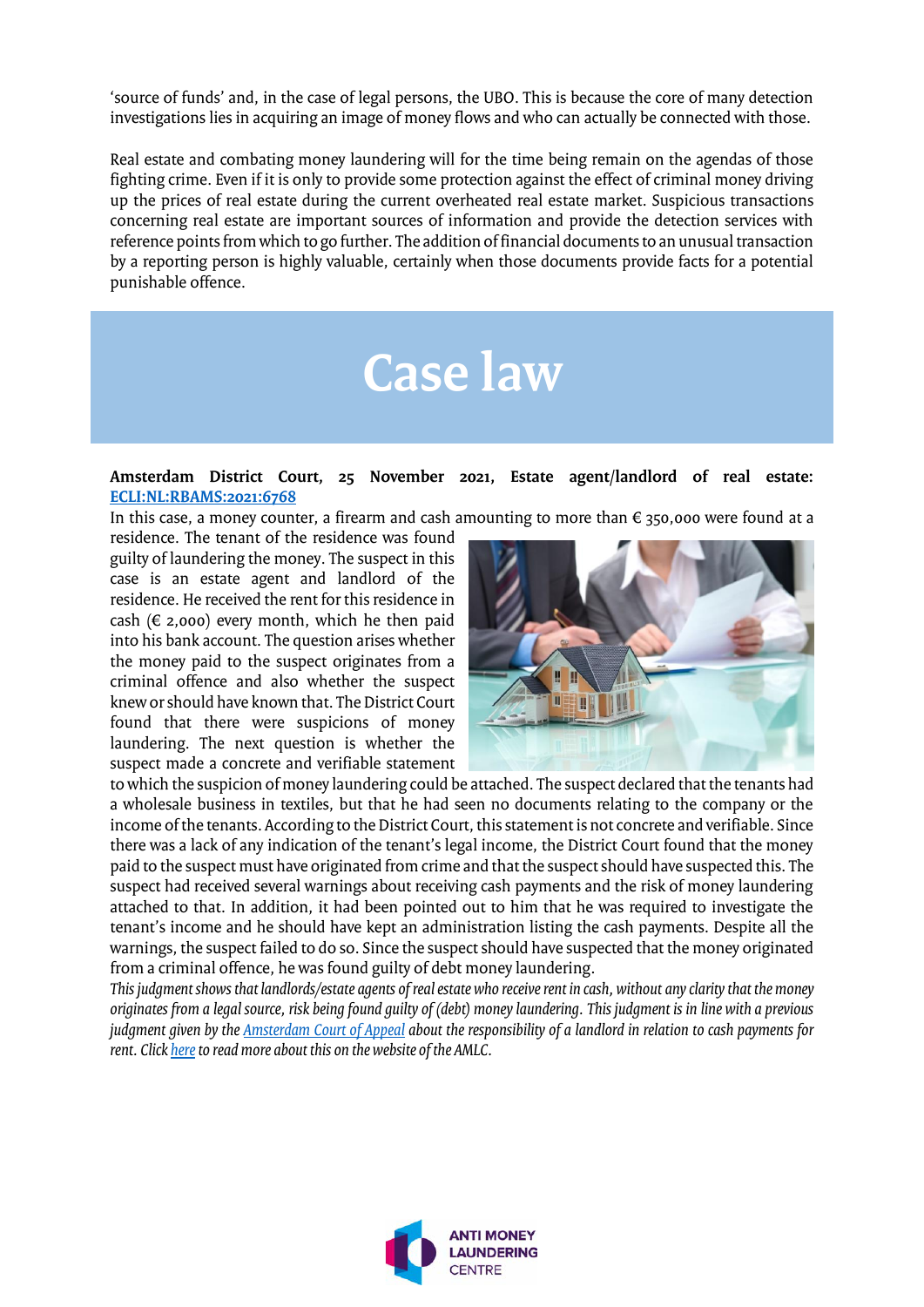#### **Amsterdam Court of Appeal, 28 December 2021: Interim relief proceedings: is the GDPR an impediment** to **[ECLI:NL:GHAMS:2021:4148](https://uitspraken.rechtspraak.nl/inziendocument?id=ECLI:NL:GHAMS:2021:4148&showbutton=true&keyword=witwassen)**

ABN AMRO has terminated a banking relationship with a foundation, which funds a mosque, among other things, and which generates income in the form of donations, some of which are in cash. When questioned by the bank, the foundation answered that the donations originated from various sources,

including the members of its community who gave monthly donations, other mosques and collections made by third parties, and that larger cash donations could be the total revenue from a benefit activity. The foundation refused to provide any further details about the donations, appealing to the provisions of the GDPR. During interim relief proceedings, the Court of Appeal took as basic assumption that personal data must be processed in accordance with the GDPR and that the GDPR contains a special regime for the processing of personal data evidencing religious beliefs. However, the GDPR does not



stop the foundation from indicating whether a donation comes from a person or agency and whether it concerns revenue from a benefit activity, stating the date. Nor does the GDPR stand in the way of providing information about agencies from which the foundation has received cash donations. The GDPR only relates to the processing of the personal data of natural persons and not of legal persons. In addition, according to the Court of Appeal, ABN AMRO did not have sufficient insight into the total scale of the assets of the foundation and the origins of those. According to the Court of Appeal, ABN AMRO could terminate the banking relationship with the foundation because the foundation provided insufficient cooperation with the client investigation, which meant that the bank could not fulfil its obligations under the Money Laundering and Terrorist Financing (Prevention) Act.

*The parties must fulfil the requirements of the GDPR when processing personal data. This applies particularly to personal data evidencing religious beliefs. However, the GDPR does not stand in the way of providing information to a bank about legal persons and agencies from which the client has received cash. After all, the GDPR only relates to natural persons. However, it is a different matter when the data about a legal person lead to a natural person, such as in the event of a selfemployed person.*

#### **Amsterdam District Court, 5 January 2022, Banking relationship with trust office: [ECLI:NL:RBAMS:2022:42](https://uitspraken.rechtspraak.nl/inziendocument?id=ECLI:NL:RBAMS:2022:42&showbutton=true&keyword=witwassen)**

ING decided in 2019 that it wanted to terminate the banking relationship with a small trust office because the bank was no longer prepared to accept the higher risks attached to the trust sector. In relation to this, the bank pointed to the investigation carried out by DNB which showed that some trust offices did not comply sufficiently with the rules. More specifically, the bank asserted that this involved a small trust office with insufficient knowledge and skill for dealing with the complex international structures behind target companies, also without a sound compliance officer and supervisory board or other supervisory body. The trust office contested this and said that it knows all of its clients because it is a relatively small organisation with short lines. The office carries out thorough investigations into who the UBO is and what the structure and the origin of the assets of the company are before going into business with them. Moreover, the trust office has had a compliance officer since 2009.

On the basis of weighing up the interests, the District Court came to the conclusion that the banking relationship must be continued. Such a termination would mean that the trust office would not be able to continue its business because other banks had now indicated that they would not open a bank account for the trust office, while there were no concrete indications that specifically this trust office represented an integrity risk for ING. This does not mean that this situation may not change in the future. No period was set by the District Court for the continuation of the banking relationship, as was requested by the trust office.

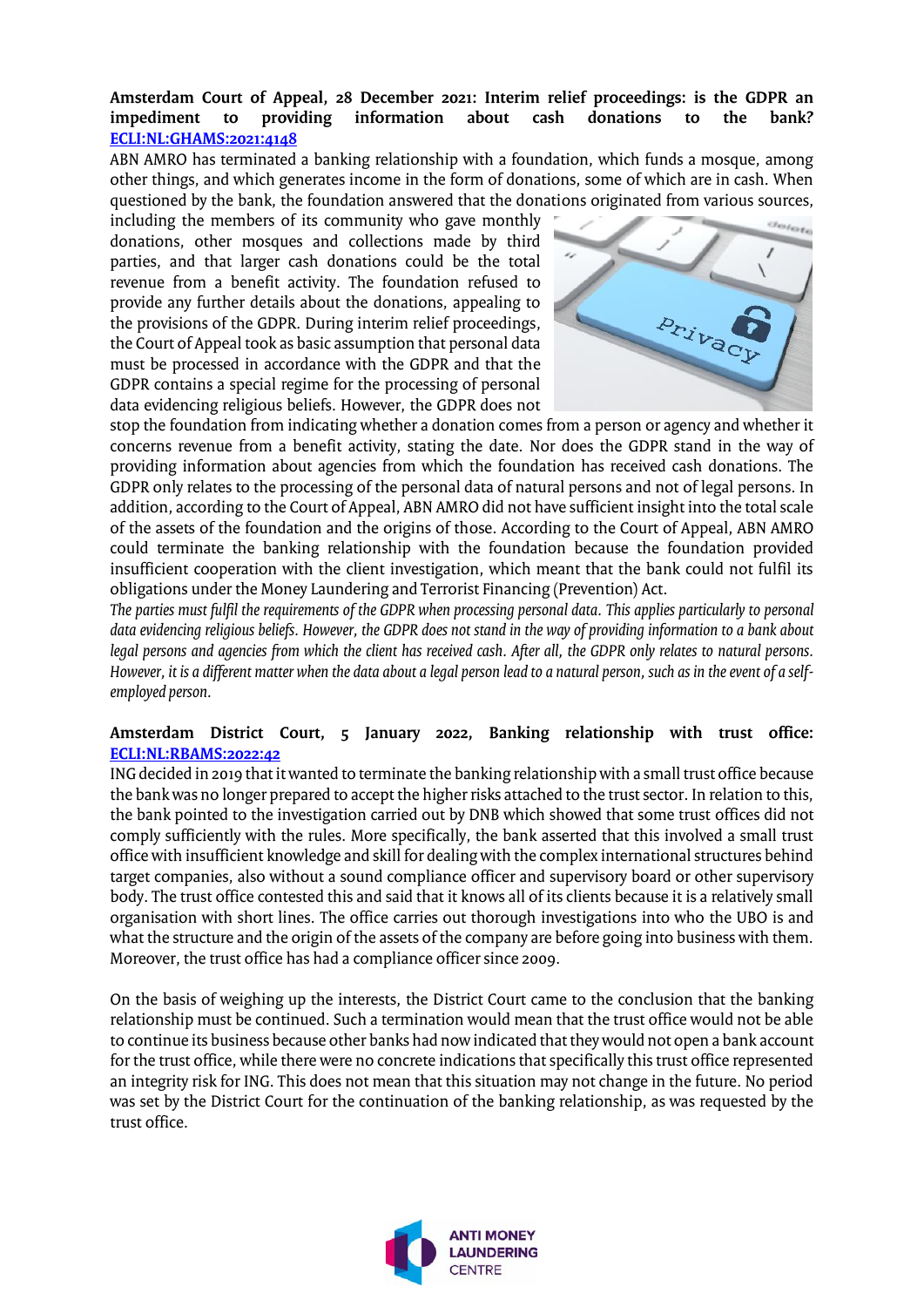*It is true that DNB is critical about the trust sector because the sector is regularly linked to tax evasion and money laundering. That is whyING has been attempting seriously to limit the provision of services to the trust sector since 2017<sup>12</sup>, but in this case the court did not permit the termination of the banking relationship. However, the court explicitly indicated that this situation may be different in the future, for example due to concrete suspicions of money laundering or on account of social or political developments.*

 $\overline{\phantom{a}}$ <sup>12</sup> https://fd.nl/beurs/1225206/ing-beperkt-dienstverlening-aan-trustkantoren-mqb2cad0MQCs